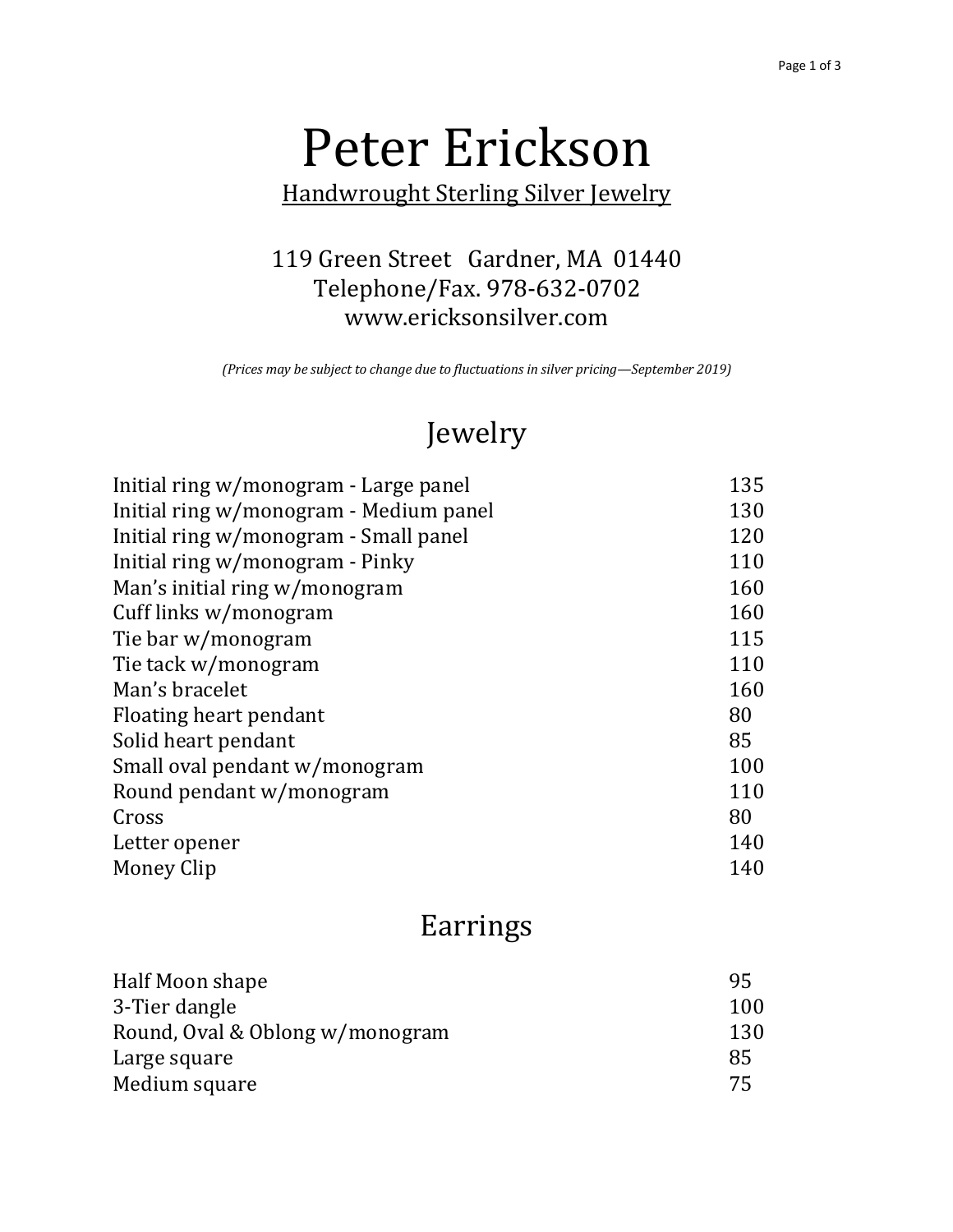| Heart shape - small           | 60  |
|-------------------------------|-----|
| Heart shape - medium          | 65  |
| Heart shape - large           | 70  |
| Hammered round                | 65  |
| Loops, Twist & Plain          | 65  |
| Teardrop solid                | 70  |
| Teardrop small                | 75  |
| Teardrop medium               | 80  |
| Teardrop large                | 85  |
| Small Oval & Oblong w/initial | 100 |
| Shell                         | 90  |
| Gumdrop                       | 65  |
| <b>Star</b>                   | 65  |
| Clover                        | 85  |
| Wide loop                     | 85  |
| Shield dangle                 | 85  |
| Floating heart w/ball         | 100 |

## Pins

| Small oval & round w/monogram  | 150 |
|--------------------------------|-----|
| Medium oval & round w/monogram | 165 |
| Large oval & round w/monogram  | 175 |
| Large oblong w/monogram        | 180 |
| Small oval w/scroll            | 160 |

## Bracelets

| 7/8" Wide cuff w/monogram   | 160 |
|-----------------------------|-----|
| 5/8" Wide cuff w/monogram   | 140 |
| 1 1/4" Wide cuff w/monogram | 200 |
| Narrow cuff                 | 85  |
| Narrow twist cuff           | 90  |
| Octagonal                   | 190 |
| Plain bangle                | 85  |
| 3/8" wide plain bangle      | 160 |